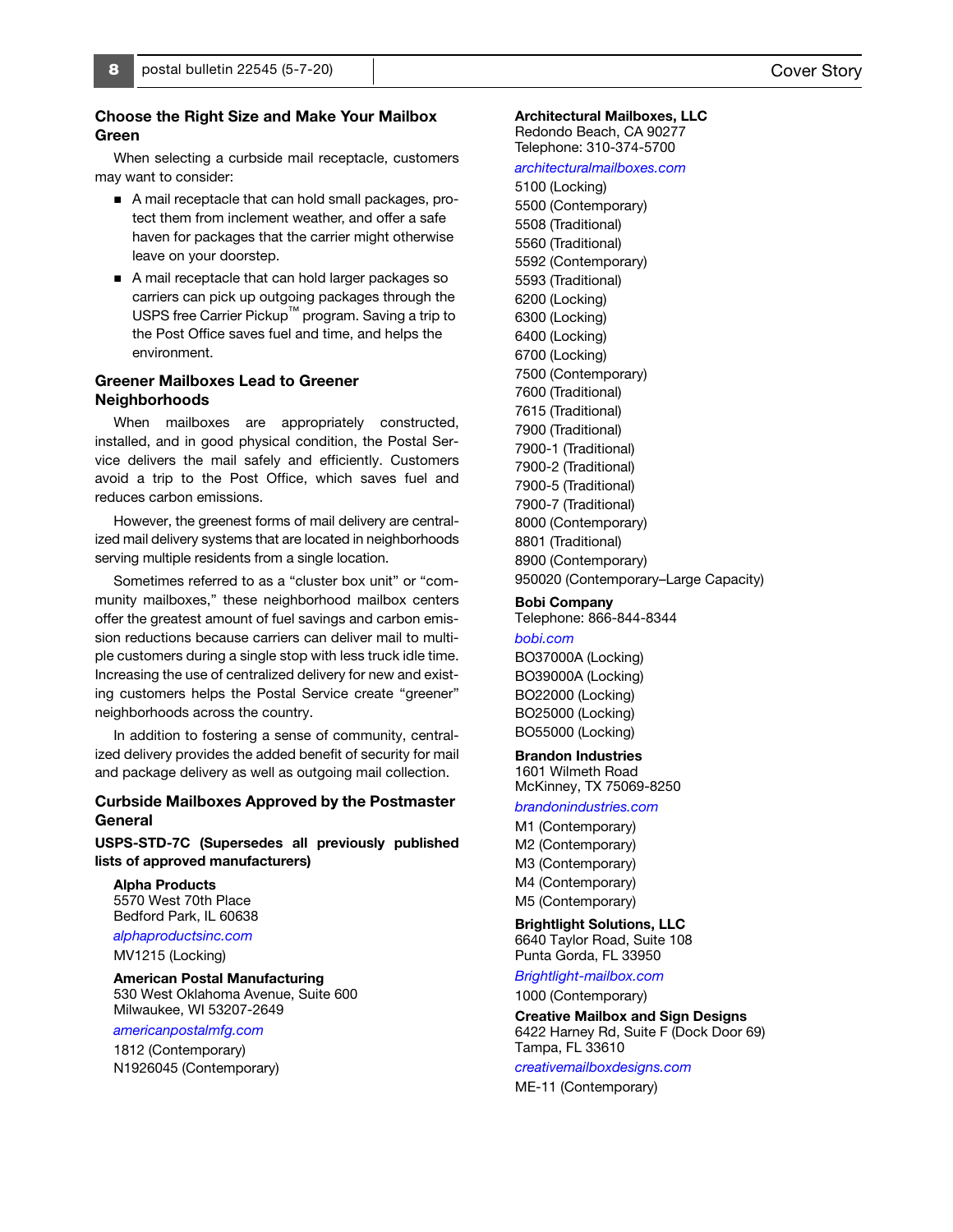Creative Solutions, LLC 251 Highway 589 Purvis, MS 39475

[postalpromailboxes.com](http://postalpromailboxes.com)

PP10

## Davis Tool

3740 NE Aloclek Drive Hillsboro, OR 97124-7142 [davistl.com](http://davistl.com) 

1022-X (Locking) 1025-X (Locking) 1123-X (Locking) 1125-X (Locking)

Epoch Design 17617 NE 65th Street, Suite 2 Redmond, WA 98052-4979

# [epochbydesign.com](http://epochbydesign.com)

Mail Boss 752x (Locking) Mail Boss 753x (Locking) Mail Boss-7104 (Locking) Mail Manager 750x (Locking) Package Master 720x

Estes Design and Manufacturing 470 South Mitthoeffer Road Indianapolis, IN 46229

[estesdm.com](http://estesdm.com) EPS2640437 (Contemporary) EPS2640319 (Contemporary)

Euroasia Products 3700 Commerce Boulevard Kissimmee, FL 34741

#### [euroasiaproducts.com](http://euroasiaproducts.com)

UWWRX060401 (Contemporary) UBBDX060403 (Contemporary) UBBXX060404 (Contemporary) USBXX060407 (Contemporary)

Fulton Corporation 303 8th Avenue Fulton, IL 61252-1632 [fultoncorp.com](http://fultoncorp.com)

T2 (Traditional)

Fuoriserie Imports 351 37th Street Brooklyn, NY 11232-2505

[ecco-products.com](http://ecco-products.com) 

ECCO 3 (Traditional)

Gaines Manufacturing 12200 Kirkham Road Poway, CA 92064-6806

# [gainesmfg.com](http://gainesmfg.com)

Keystone (Contemporary)

9

#### Imperial Mailbox Systems

3901 Norris Lane Millbrook, AL 36054-2433 [imperialmailboxsystems.com](http://imperialmailboxsystems.com)

| 01-01 | (Contemporary) |                |
|-------|----------------|----------------|
| 01-02 | $001 - 04$     | (Contemporary) |
| 01-03 | 001-06         | (Contemporary) |
| 01-04 | 001-07         | (Contemporary) |
| 01-05 | $001 - 08$     | (Contemporary) |
| 01-06 | 001-09         | (Contemporary) |
| 01-07 | $002 - 00$     | (Contemporary) |
|       |                |                |

### Jamestown Advanced Products, Inc. 2855 Girts Road

Jamestown, NY 14701-9666

[jamestownadvanced.com](http://jamestownadvanced.com)

56 (Traditional) 49 (Traditional) 54 (Traditional) 23 (Traditional)

# Janzer

1220 Kirkham Road Poway, CA 92064

# [gainesmfg.com/products/mailboxes/janzer](https://gainesmfg.com/products/mailboxes/janzer)

StoneyBrae (Traditional)

Jayco Industries 21483 Waalew Road Apple Valley, CA 92307

# [jaycomailboxes.com](http://jaycomailboxes.com)

1000F (Traditional) 1000R (Locking)

Letter Locker 21483 Waalew Road Apple Valley, CA 92307-1025

[LetterLocker.com](http://LetterLocker.com) 

Supreme Letter Locker (Locking) Standard Letter Locker (Locking)

# Mailcase PO Box 241 Midvale, UT 84047-0241

# [mailcase.com](http://mailcase.com)

Telephone: 800-238-5417 92107 (Locking)

### Mail Systems NW

12365 SW Tooze Road Sherwood, OR 97140-7205 Belaire 14 (Locking) Belaire 16 (Locking) Belaire BR16 (Locking) Belaire 20 (Locking) Senator 16 (Locking) Senator 18 (Locking) Senator 24 (Locking) Senator XL (Locking)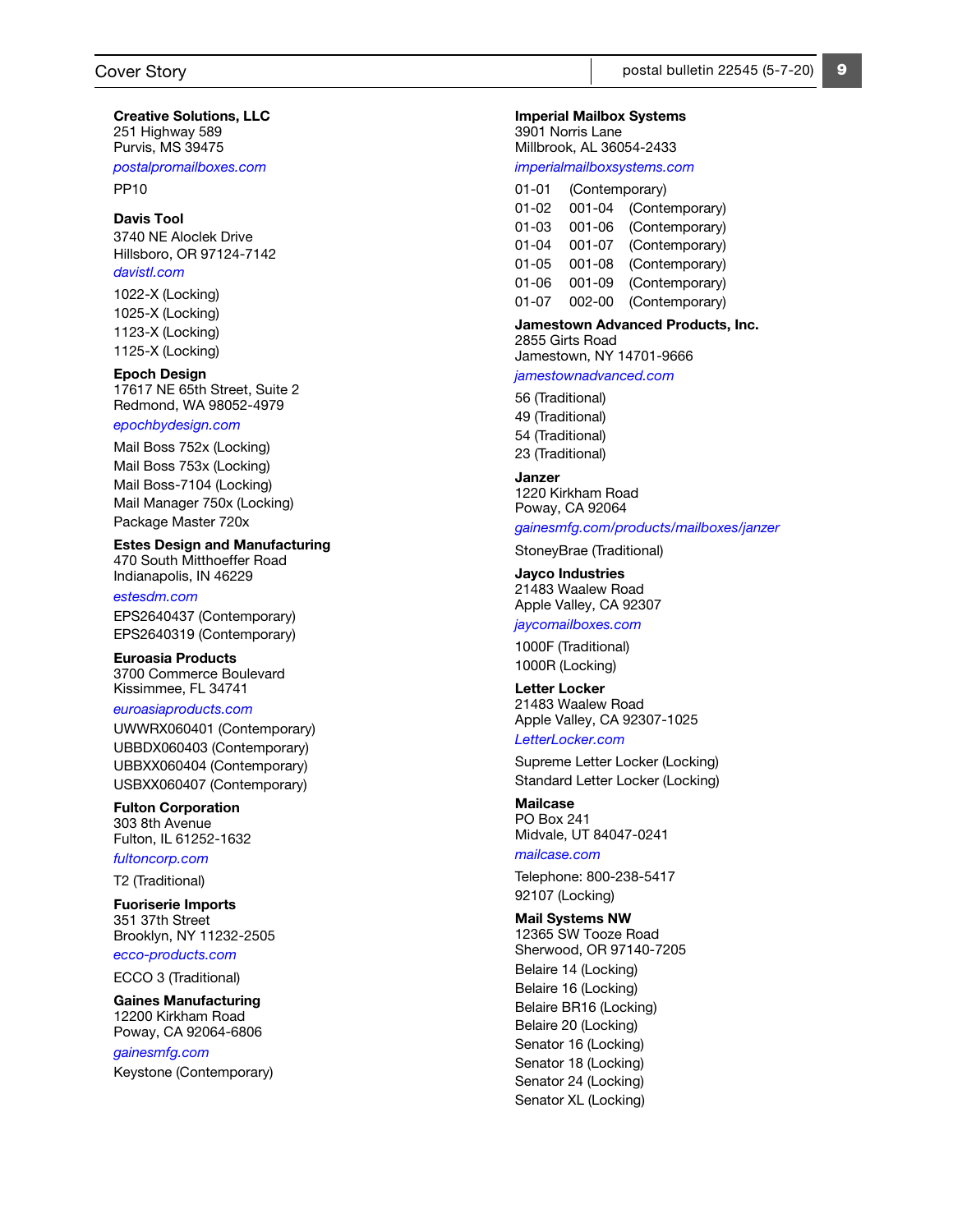Mailbox Solutions 19350 SW 118th Avenue Tualatin, OR 97062-7293

#### [mbxs.com](http://mbxs.com)

SteelHead (Locking) Columbia (Locking)

#### Postal Products Unlimited 500 West Oklahoma Avenue

Milwaukee, WI 53207

# [postalproducts.com](http://postalproducts.com)

N1029134 (Locking)

# Postal Vault

4620 Royal Lane Dallas, TX 75229-4203

# [postalvault.com](http://postalvault.com)

PV101 (Locking) PV201 (Locking) PV300 (Locking) PV400 (Locking)

### Salsbury Industries

18300 Central Avenue Carson, CA 90746-4008 Telephone: 323-846-6700 Fax: 323-846-6800

#### [mailboxes.com](http://mailboxes.com)

4850 (Contemporary) 4855 (Contemporary) 4325 (Locking) 4350 (Locking) 4375 (Locking) 4550 (Locking)

#### Solar Group

107 Fellowship Road Taylorsville, MS 39168-0525

# [gibraltarmailboxes.com](http://gibraltarmailboxes.com)

5LC3 (Contemporary – Large Capacity) 5SL2 (Locking) 6DE1 (Traditional) 6DE2 (Traditional) 6HG1 (Traditional) 6SF1 (Traditional) 6SL1 (Locking) 7SB1 (Traditional) 8MB1 (Traditional) 8MB2 (Traditional) 8MB3 (Traditional) 8PT1 (Traditional, T4) ST-10 (Traditional) ST-15 (Traditional) E-16 (Traditional) ST-20 (Traditional) ST-11 (Traditional) ES15 Estate (Traditional) ST-16 (Traditional)

PL-10 (Traditional) CENTURY 2000 (Contemporary) CL-1 (Contemporary) E-11 (Contemporary) RSK (Locking) A15 (Contemporary) Gentry (Contemporary) PED (Locking) BC00 (Contemporary) VM Victorian (Contemporary) MB-950BSN Seville (Traditional) MB-550 Georgian (Traditional) MB-158 Tuscany (Traditional) MB-950 BRBC Seville (Traditional) MB-170 Mainstreet (Traditional) MB-541 Northpointe (Traditional) MB-970AB Westminster (Traditional) MB-950WBC Seville (Traditional) MB-370 Ventura (Traditional) MB-320 Hamilton (Traditional) MB-801 Ironsides (Traditional) MB-384BC Alta Vista (Traditional) MB-386C Monterey (Traditional) MB-388B Hillcrest (Traditional) MB-382T Fremont (Traditional) MB-386OBR Monterey (Traditional) MB-380B Sierra (Traditional) MB-505 (Traditional) MB-515 (Traditional) MB-981B Reliant (Locking) VM-000 B01 (Contemporary)

## Spring City Electrical Manufacturing Company

One South Main Street Spring City, PA 19475-0019 [springcity.com](http://springcity.com)

# Estate (Contemporary)

Step 2 10010 Aurora-Hudson Road

Streetsboro, OH 44241

# [step2.com](http://step2.com)

5209 (Contemporary) 5317 (Locking) 5401 (Contemporary) 5402 (Contemporary) 5452 (Contemporary) 5628 (Contemporary) 5784 (Contemporary) 5787 (Contemporary) 5923 (Traditional, T4)

The Simplay3 Company 9450 Rosemont Drive Streetsboro, OH 44221

# [simplay3.com](https://simplay3.com/)

Homestyle (Contemporary)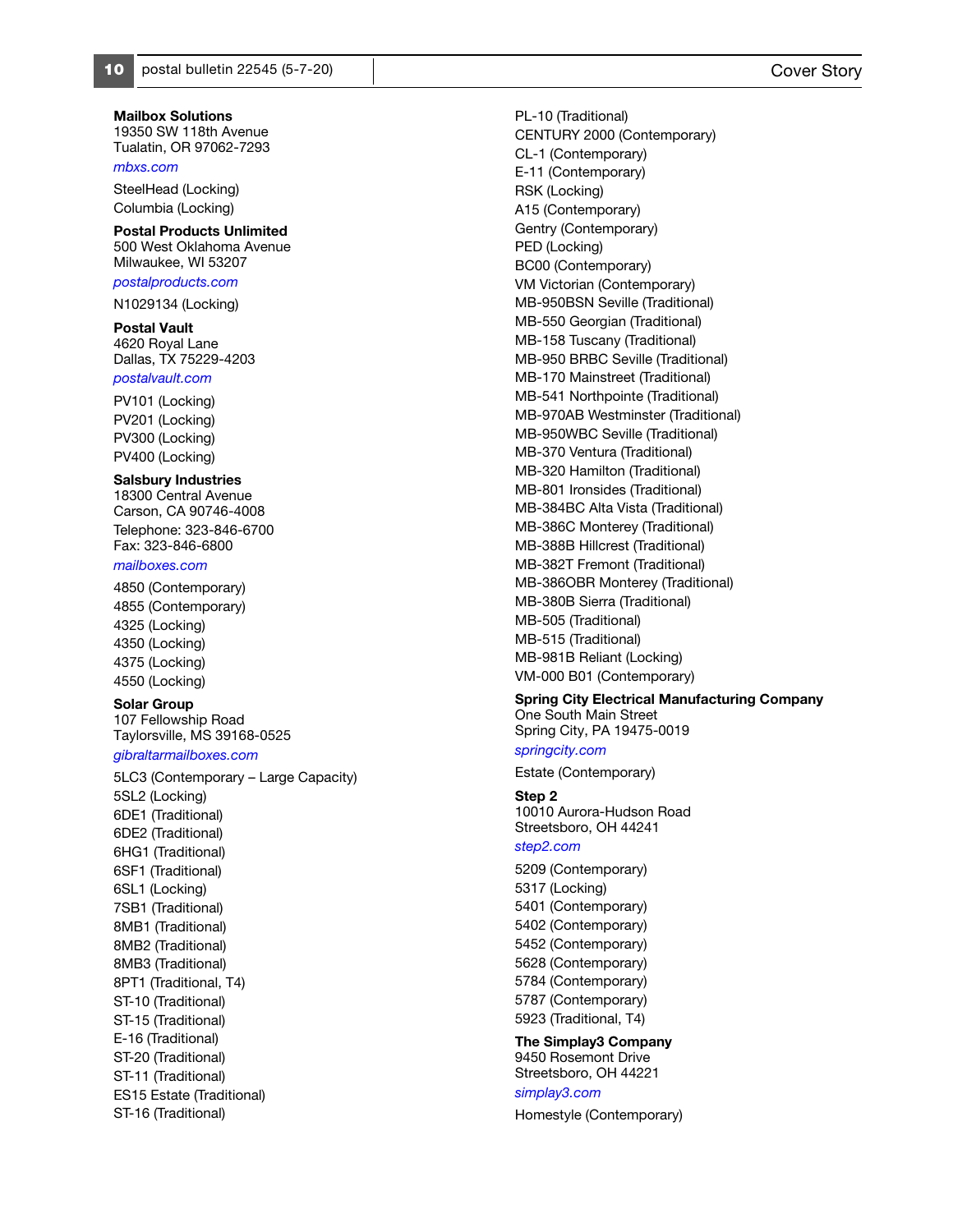### Veeders Mailbox 9891 Montgomery Road, #324 Cincinnati, OH 45242-5322

#### [veedersmailbox.com](http://veedersmailbox.com)

LGVMB-G (Traditional) LGVMB-SS (Traditional) SMVMB-B (Traditional) SMVMB-SS (Traditional)

#### Whitehall Products 8786 Water Street Montague, MI 49437

[whitehallproducts.com](https://whitehallproducts.com)

Balmoral (Contemporary) Capitol (Contemporary) Chalet (Contemporary) Whitehall (Contemporary)

#### Y'all Got Mail

3088 Ragsdale Drive Milan, TN 38358-3420 [yallgotmail@charter.net](http://yallgotmail@charter.net) Y'all Got Mail (Accessory)

# Cluster Box Units and All-Weather Parcel Lockers

During Mailbox Improvement Week, postmasters and managers or their designees must review all CBUs, neighborhood delivery and collection box units (NDCBUs), and outdoor parcel lockers (OPLs) in their delivery areas to identify any hazards or irregularities, and record the results of the review.

For both physical security and operational improvement, the Postal Service has not allowed NDCBUs for use in new delivery or as replacement units for existing NDC-BUs since 1999, even when privately purchased. Postal Service officials will not install Arrow locks in new NDCBUs or initiate delivery to NDCBUs installed as replacements. For new delivery or replacement units, cluster box units (CBUs) must be installed.

After completing the reviews, keep a copy in the local office and send consolidated copies to the designated growth coordinator for each district. Use PS Form 8143, Equipment Checklist and Followup Review, for conducting and recording the reviews. PS Form 8143 is available in this Postal Bulletin (see Exhibit G on page 16). PS Form 8143 is also available on the PolicyNet website at [blue.usps.gov/](http://blue.usps.gov/formmgmt/forms.htm) [formmgmt/forms.htm.](http://blue.usps.gov/formmgmt/forms.htm) Employees who conduct the reviews must complete PS Form 1624, Delivery/Collection Equipment Work Request, for any equipment that poses a safety hazard to Postal Service customers or employees. You can order PS Form 1624 from the MDC using TTOE

(see page 3 for MDC ordering instructions). Use the following information to order PS Form 1624:

| PS1624           |
|------------------|
| 7530-01-000-9392 |
| <b>SF</b>        |
| N/A              |
| 6,000            |
| 100              |
| \$0.0119         |
|                  |

## Cluster Box Units

#### USPS-B-1118G

Salsbury Industries

18300 Central Avenue Carson, CA 90746-4008 Telephone: 323-846-6700 Fax: 323-846-6800

#### [mailboxes.com](http://mailboxes.com)

Unit is powder-coated aluminum. Available via eBuy+.

For regular postal delivery service, order in postal gray only; six different configurations.

For business mode conversion service, order in black, bronze, green, sandstone, or white; six different configurations for each color option.

Contract #1CDSEQ-08-B-0026 — Place orders through eBuy+. You must use eBuy+ to purchase supplies from this contractor.

### Current CBU Licensees (Non-postal sales only)

(For Licensing information, see page 14.)

Salsbury Industries 18300 Central Avenue Carson, CA 90746-4008 Telephone: 323-846-6700 Fax: 323-846-6800

[mailboxes.com](http://www.mailboxes.com)

License Number: 1CDSEQ-08-B-0026

#### Florence Corporation

5935 Corporate Drive Manhattan, KS 66503-9675 Telephone: 800-275-1747 785-323-4400 Fax: 800-275-5081 (toll-free) 785-323-4470

[florencemailboxes.com](http://www.florencemailboxes.com)

License Number: 1CDSEQ-08-B-0012

# Postal Products Unlimited, Inc.

500 West Oklahoma Avenue Milwaukee, WI 53207-2649 Telephone: 800-229-4500 Fax: 800-570-0007

#### [mailproducts.com](http://www.mailproducts.com)

License Number: 1CDSEQ-10-B-0011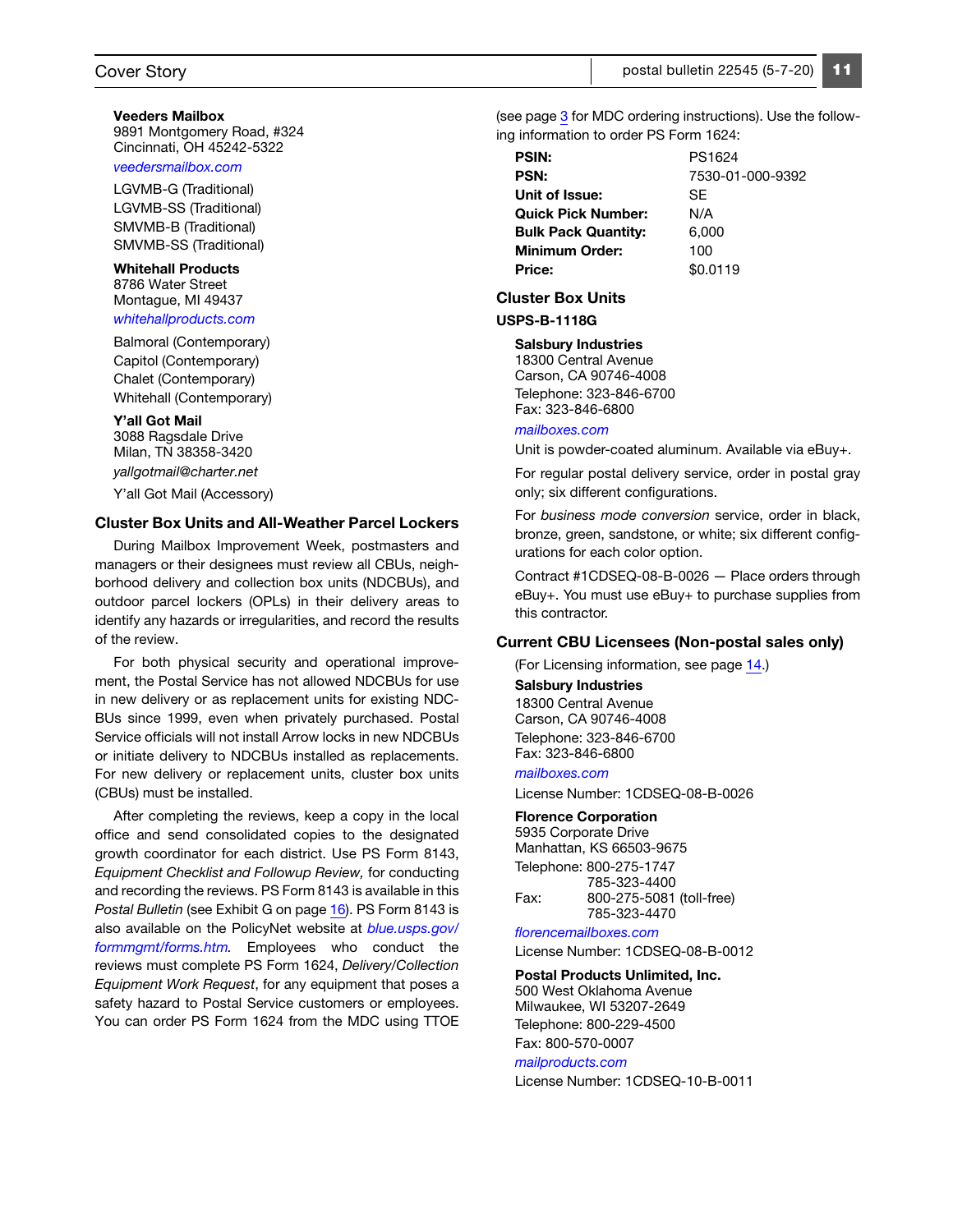## Cluster Box Unit Accessories

# Salsbury Industries

18300 Central Avenue Carson, CA 90746-4008 Telephone: 323-846-6700 Fax: 323-846-6800

### [mailboxes.com](http://www.mailboxes.com/)

Decorative CBU Accessories: Regency – 3396, Tall Pedestal Cover Regency – 3386, Short Pedestal Cover Regency – 3350, Top Cover, including finial

CBU accessories are pieces of optional equipment intended to enhance the aesthetic appearance of commercially purchased units only. Available via eBuy+.

### Indoor Parcel Locker

# USPS-L-1095G

### Salsbury Industries

18300 Central Avenue Carson, CA 90746-4008 Telephone: 323-846-6700 Fax: 323-846-6800

### [mailboxes.com](http://www.mailboxes.com/)

Unit is powder-coated aluminum in silver and black color scheme to match PO Boxes. Six locker configurations available in three installation options.

Contract# 3DVDIE-15-B-0092 — Place orders through eBuy+. You must use eBuy+ to purchase supplies from this contract supplier.

### Outdoor Parcel Locker (OPL)

### USPS-B-1116B

#### Salsbury Industries

18300 Central Avenue Carson, CA 90746-4008 Telephone: 323-846-6700 Fax: 323-846-6800

#### [mailboxes.com](http://www.mailboxes.com/)

Unit is powder-coated aluminum. Available via eBuy+.

For regular postal delivery service, order in postal gray only; two different configurations.

For business mode conversion service, order in black, bronze, green, sandstone, or white; two different configurations for each color option.

Contract #1CDSEQ-11-B-1004 — Place orders through eBuy+. You must use eBuy+ to purchase supplies from this contractor.

# Replacement Pedestals — CBU, OPL, and Universal NDCBU

#### Salsbury Industries

18300 Central Avenue Carson, CA 90746-4008 Telephone: 323-846-6700 Fax: 323-846-6800

# mailhoxes.com

CBU Replacement Pedestal (short) for Type III, IV, and VI units — Salsbury and Florence CBUs

CBU Replacement Pedestal (tall) for Type I, II, and V units — Salsbury and Florence CBUs

OPL Replacement Pedestal — Salsbury and Florence OPLs

NDCBU Universal Replacement Pedestal — for all versions except Superior NDCBUs

Replacement pedestals for older generation American Locker (plastic) CBUs and OPLs are no longer provided.

Contract #3DVDIE-18-B-0041 — Place orders through eBuy+. You must use eBuy+ to purchase supplies from this contractor.

# Wall-Mounted Centralized Mail Receptacles

### USPS-STD-4C (For non-postal purchase only)

## Approved Manufacturers

# USPS-STD-4C

#### 2BGlobal

895 Dove Street, Suite 300 Newport Beach, CA 92660 Telephone: 800-650-2606 801-808-1118

# Fax: 949-502-3772

# [2B-Globalmailboxes.com](http://www.2B-Globalmailboxes.com)

Front Loader Designs 1 and 2 High Customer Compartments Largest Approved Double-Column Unit has 20 (1 High) Customer Boxes

### Florence Corporation

5935 Corporate Drive Manhattan, KS 66503-9675 Telephone: 800-275-1747 785-323-4400 Fax: 800-275-5081 (toll-free)

785-323-4470

# [florencemailboxes.com](http://www.florencemailboxes.com)

Front Loader Designs Rear Loader Designs 1, 2, 3, 4, and 5 High Customer Compartments

Largest Approved Double-Column Unit has 20 (1 High) Customer Boxes